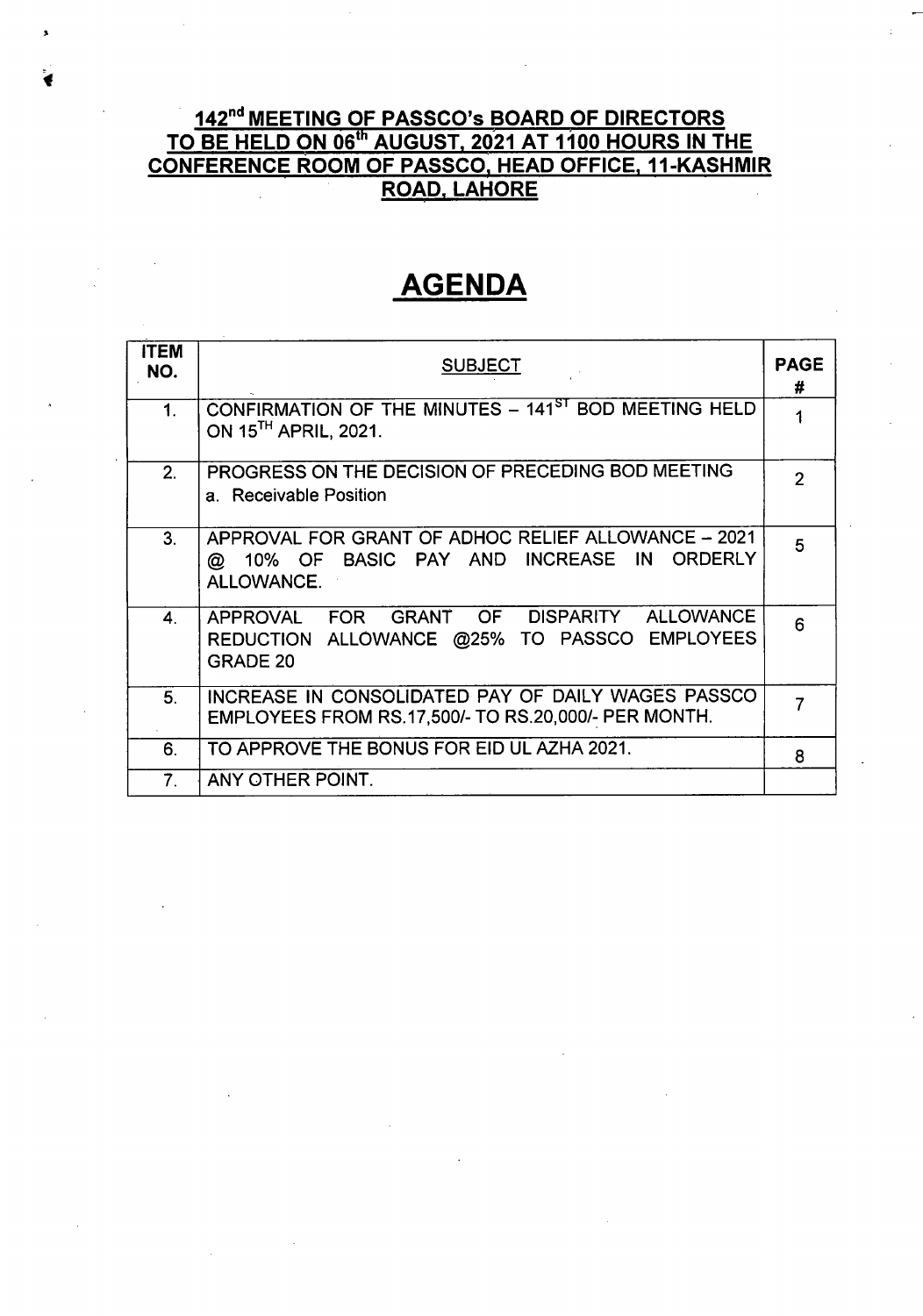## MINUTES OF THE 142<sup>nd</sup> MEETING OF PASSCO's <u>BOARD OF DIRECTORS HELD ON 06<sup>h</sup> AUGUST, 2021</u>

1. The 142<sup>nd</sup> meeting of PASSCO Board of Directors was held on 06<sup>h</sup> AUGUST, 2021 at 1100 hours. The meeting was held via video link. The following attended:-

| 1 <sub>1</sub>   | Mr. Ghufran Memon<br>Secretary NFS&R/<br>Ministry of National Food Security & Research<br>Government of Pakistan | Chairman                 |
|------------------|------------------------------------------------------------------------------------------------------------------|--------------------------|
| $\overline{2}$ . | Mr. Asif Bashir<br>Chief - Commercial & Retail Banking Group (South)<br><b>Allied Bank Limited</b>               | <b>Director</b>          |
| 3 <sub>1</sub>   | Mr. Kashif Umar Thanvi<br>General Manager - Head Rural Banking<br><b>Habib Bank Limited</b>                      | <b>Director</b>          |
| $\mathbf{4}$     | Mr. Hassan Nawaz Tarar<br><b>Group Head Security &amp; Marketing</b><br><b>MCB Bank Limited</b>                  | <b>Director</b>          |
| 5.               | Mr. Muhammad Hafeez<br><b>Executive Vice President (EVP)</b><br>Zarai Taraqiati Bank Limited                     | <b>Director</b>          |
| 6 <sub>1</sub>   | Mr. Imran Nasir Khan<br><b>Managing Director</b><br>PASSCO, Head Office                                          | <b>Managing Director</b> |
| 7.               | Mr. Emad Nazir Ahmed                                                                                             | <b>Company Secretary</b> |

2. Leave of absence was granted to:-

- a. Mr. Mir Aamir Nawaz, General Manager, United Bank Limited.
- b. Or. Imran ullah Khan Joint Secretary (CF), MINFIN, Islamabad.
- c. Mr. Saleem Saleemi, National Bank of Pakistan was nominated for meeting through email but he could not attend the meeting due to the infection with Covid-19.

#### VOTE OF THANKS

3. Mr. Khurram Saeed Naik, Executive Vice President, National Bank of Pakistan has been member Board from 01-12-2006 to 30-06-2021. The Board appreciated his services and praised his contribution toward the organization. The Board directed to convey the acknowledgement of his role as a Director.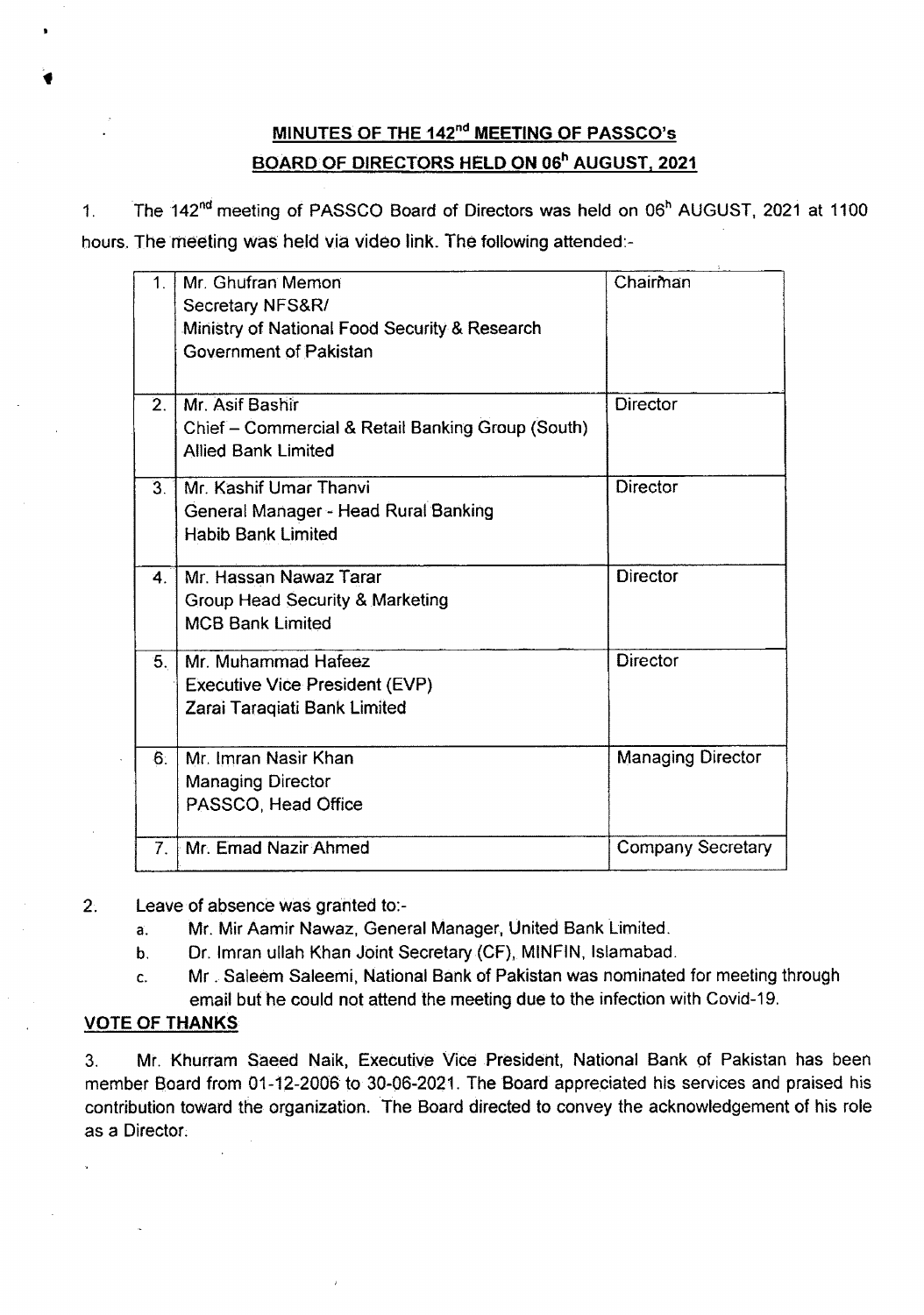#### ITEM NO~1

## CONFIRMATION OF THE MINUTES OF 141st BOARD OF DIRECTORS MEETING HELD ON 15th APRIL,2021

4. Minutes of the 141<sup>st</sup> BOD held on 15:04.2021 were duly approved by the Chairman BOD and were placed before the board for confirmation. The Board considered and confirmed the minutes.

#### .HIGHLIGHTS ON CURRENT ACTIVITIES.

#### 5. The Board was briefed about the current activities of PASSCO: a. DISPOSAL OF WHEAT STOCK.

The Board was apprised about the Wheat stock position and allocation vs lifting position of agencies/provinces.

#### b. IMPORT OF WHEAT

6. The Board was apprised about the status of import of wheat. The board considered and discussed that sufficient stock of wheat should remain within the country for future needs and requirements.

#### **ITEM NO.2**

#### UPDATE ON THE DECISIONS OF PRECEDING BOD MEETINGS.

## 7. OUTSTANDING RECEIVABLES OF PASSCO.AND AGEING ANALYSIS OF PASSCO RECEIVABLES .

8. Company Secretary briefed the Board about the latest position of receivables and its aging. The board showed its concern about the slow realization of huge amounts expected to be received from the Government of Pakistan and the Sindh Food Department.

#### ITEM NO.3

#### APPROVAL FOR GRANT OF ADHOC RELIEF ALLOWANCE - 2021 @ 10% OF BASIC PAY FOR ALL EMPLOYEES AND INCREASE IN ORDERLY ALLOWANCE FROM RS.14,000 TO RS.17,500/- PER MONTH TO PAsseo EMPLOYEES GRADE 20 W.E.F. 01.07.2021

9. The Board considered the recommendations of HR Committee of BOD meeting held on 08-07-2021 on the agenda item and after due deliberations, resolved:-

"To Approve the Grant of Adhoc Relief Allowance - 2021 @10% of basic pay for all employees and increase in Orderly Allowance from Rs.14,000/- to Rs.17,500/- per month for Grade 20 employees w.e.f01.07.2021 to PASSCOemployees"